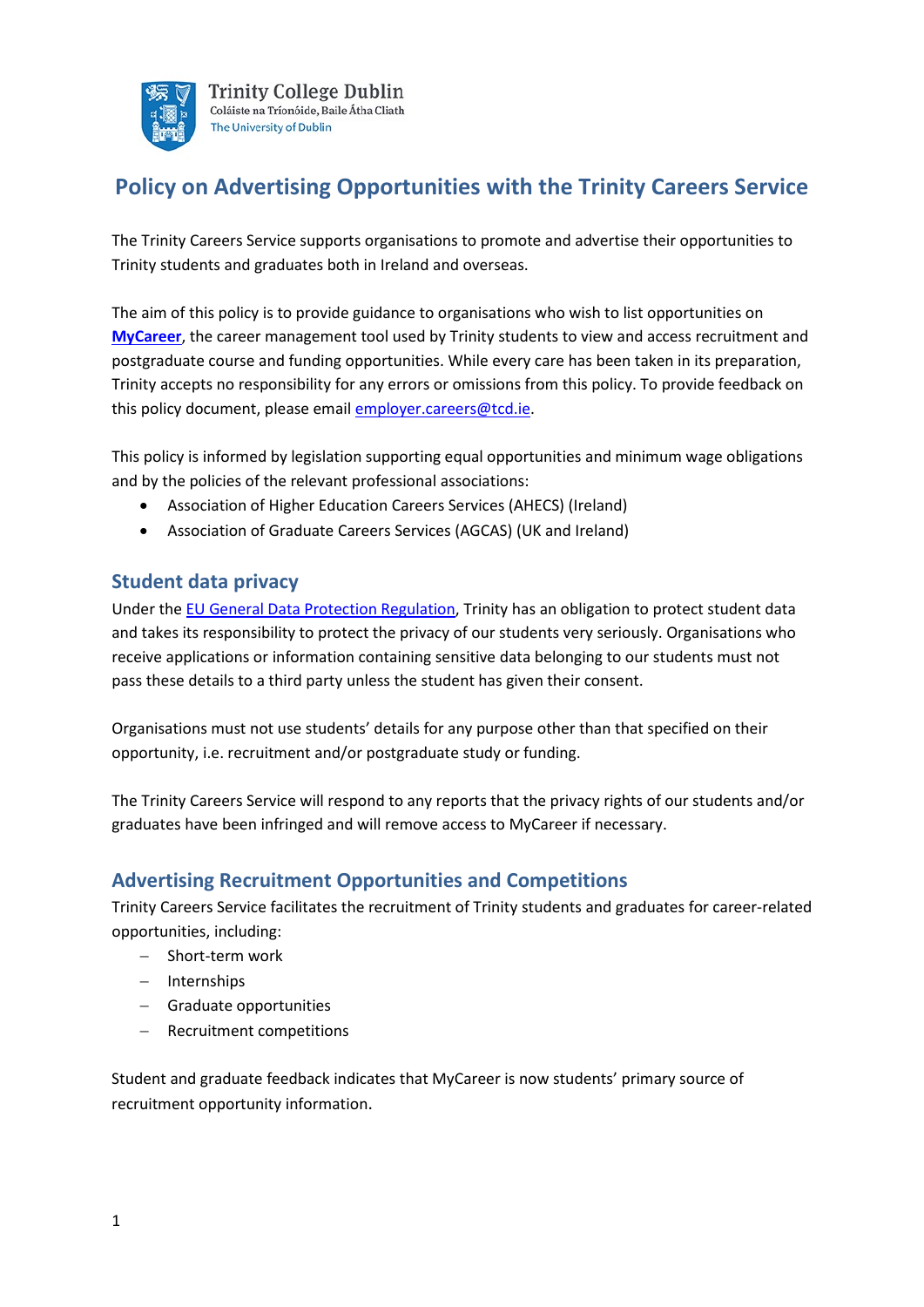

# **Terms and Conditions**

- 1. Organisation registration: The Trinity Careers Service will try to establish that organisations registering with us are legitimate organisations offering genuine work opportunities for our students and graduates. If we are unable to gather sufficient evidence for this purpose, the organisation may not meet our due diligence requirements. We reserve the right to reject organisations and opportunities that do not fulfil the criteria required.
- 2. Opportunity submission: The Trinity Careers Service asserts full editorial control over the opportunities submitted by organisations to MyCareer and reserves the right to refuse to advertise opportunities without giving a specific reason (a list of some common reasons for rejection is provided [below\)](http://www.tcd.ie/Careers/employers/policy_for_advertising_opportunities.php#vac-Rejecting).
- 3. Opportunities and competitions submitted via MyCareer go through an approval process before they are listed on the system. Organisation registrations, opportunities and competition postings are proofread and approved by a member of the Careers team. We aim to approve and publish all opportunities within two working days of receiving them, exceptionally within three working days.
- 4. Unpaid work opportunities. Unpaid opportunities are normally not accepted for advertisement on MyCareer. The Trinity Careers Service [Opportunity Disclaimer](http://www.tcd.ie/Careers/assets/pdf/student-pdf/students-opportunity-disclaimer.pdf) is included with all opportunities listed on MyCareer. Please contact us a[t employer.careers@tcd.ie](mailto:employer.careers@tcd.ie) if you would like to discuss further.
- 5. To advertise volunteering opportunities please contact the [Trinity Civic Engagement Office.](http://www.tcd.ie/Community/contact/)
- 6. Recruitment of non-EEA students and graduates: It is the responsibility of the organisation advertising the opportunity to ensure that it complies with employment law in the relevant jurisdiction and that it meets relevant good practice.
- 7. Internships/Placements: Only internships/placements that are not for academic credit can be advertised on MyCareer. If an organisation wishes to participate in a for-credit internship/placement, they should contact the relevant School/Department within Trinity (further information available [here\)](https://www.tcd.ie/Careers/employers/collaborate.php).
- 8. Erasmus Traineeships are permitted to be advertised on MyCareer.
- 9. Requests for Conventions de Stage or Convenio de Colaboración will be considered on a case by case basis. Trinity College will only sign thi[s Conventions de Stage or Convenio de Colaboración](https://www.tcd.ie/Careers/assets/pdf/student-pdf/Trinity%20Convention%20de%20Stage-Convenio%20de%20Colaboraci%C3%B3n%20Agreement.pdf)

# **Guidelines for submitting Recruitment Opportunities and Competitions**

Trinity Careers Service can only advertise recruitment opportunities and competitions submitted through [MyCareer](https://mycareerconnect.tcd.ie/) so all organisations must first register with MyCareer.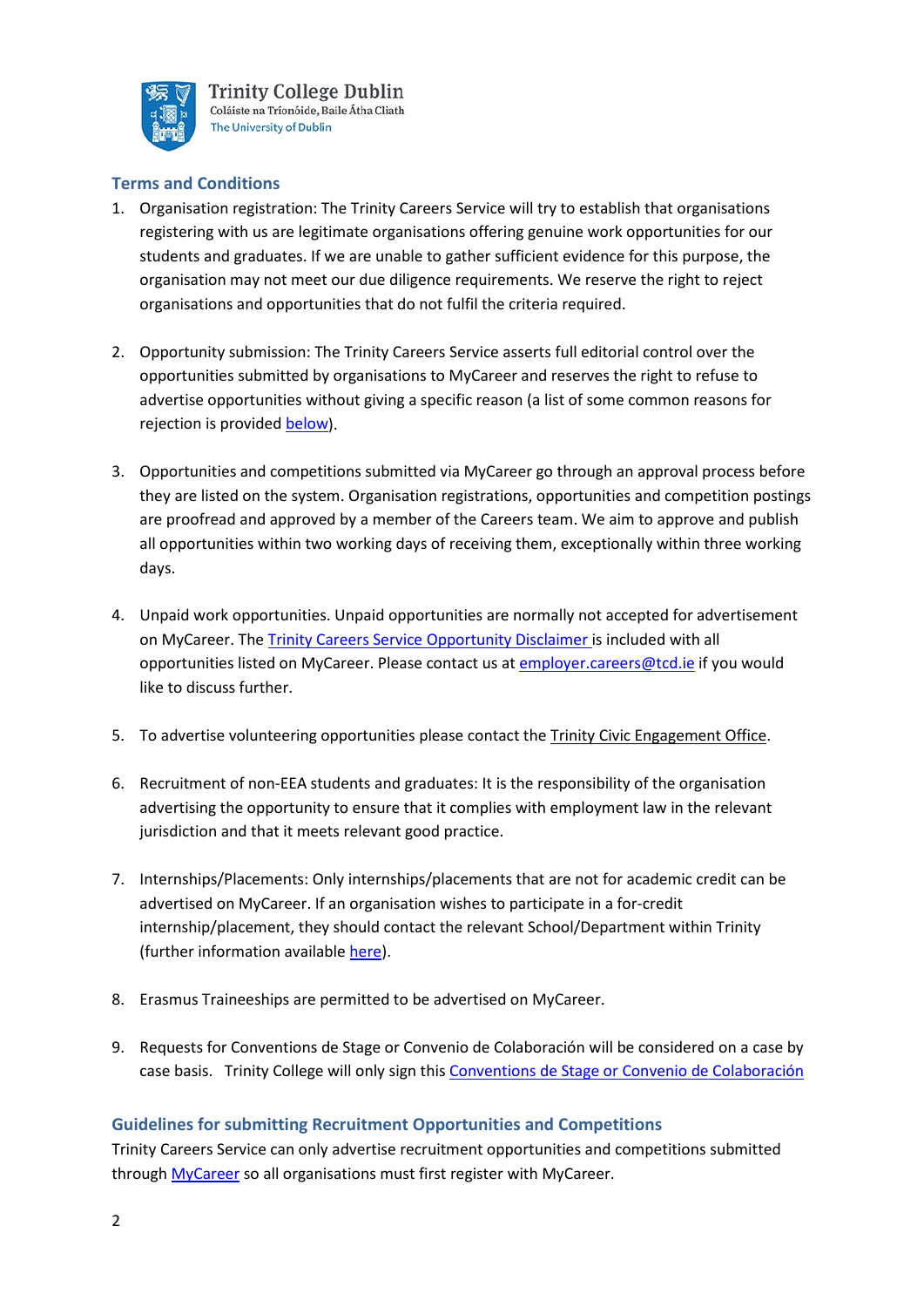

#### **Contact details**

All organisations registering on MyCareer must provide full contact details including organisation postal address, website address, e-mail address and phone number.

### **Access to opportunities and competition information**

Details of opportunities and competitions listed on MyCareer are accessible only to Trinity students and graduates.

### **Text limit**

Text for opportunity descriptions is limited to 2,000 words; MyCareer will generate an error message if this word count is exceeded. Contact details or a link to your website for full job/ competition descriptions, person specifications and application forms should be included.

### **Multiple postings**

In an effort to keep our list of opportunities offered as broad and varied as possible, we reserve the right to reject multiple postings of opportunities.

### **Closing dates**

The maximum closing date allowable in MyCareer is 12 weeks. Following this time, the closing date can be further extended if required.

#### **Editing your opportunities and competitions**

You can update your opportunities and competition listings through MyCareer.

# **Additional information for Recruitment Agencies**

Trinity Careers Service levies an annual fee on recruitment agencies who wish to advertise opportunities on behalf of other organisations on MyCareer. Please contact us at [employer.careers@tcd.ie](mailto:employer.careers@tcd.ie) for up-to-date information on fee structures.

Advertisements for specified opportunities are permitted but generic advertisements are not allowed. An organisation must disclose to the Trinity Careers Service if they are an agency acting on behalf of another organisation when registering with MyCareer.

If an agency wishes to advertise opportunities but does not want to publicise the name of their client, we are willing to list such opportunities without this information. However, the agency must release the name of their client to the Trinity Careers Service when submitting opportunities.

An agency can list up to a maximum of three opportunities on MyCareer at any one time. Any more than this will incur a charge of €2000 per opportunity, billed and collected in advance of the opportunities going live.

# **Grounds for rejecting an organisation or a recruitment opportunity or competition**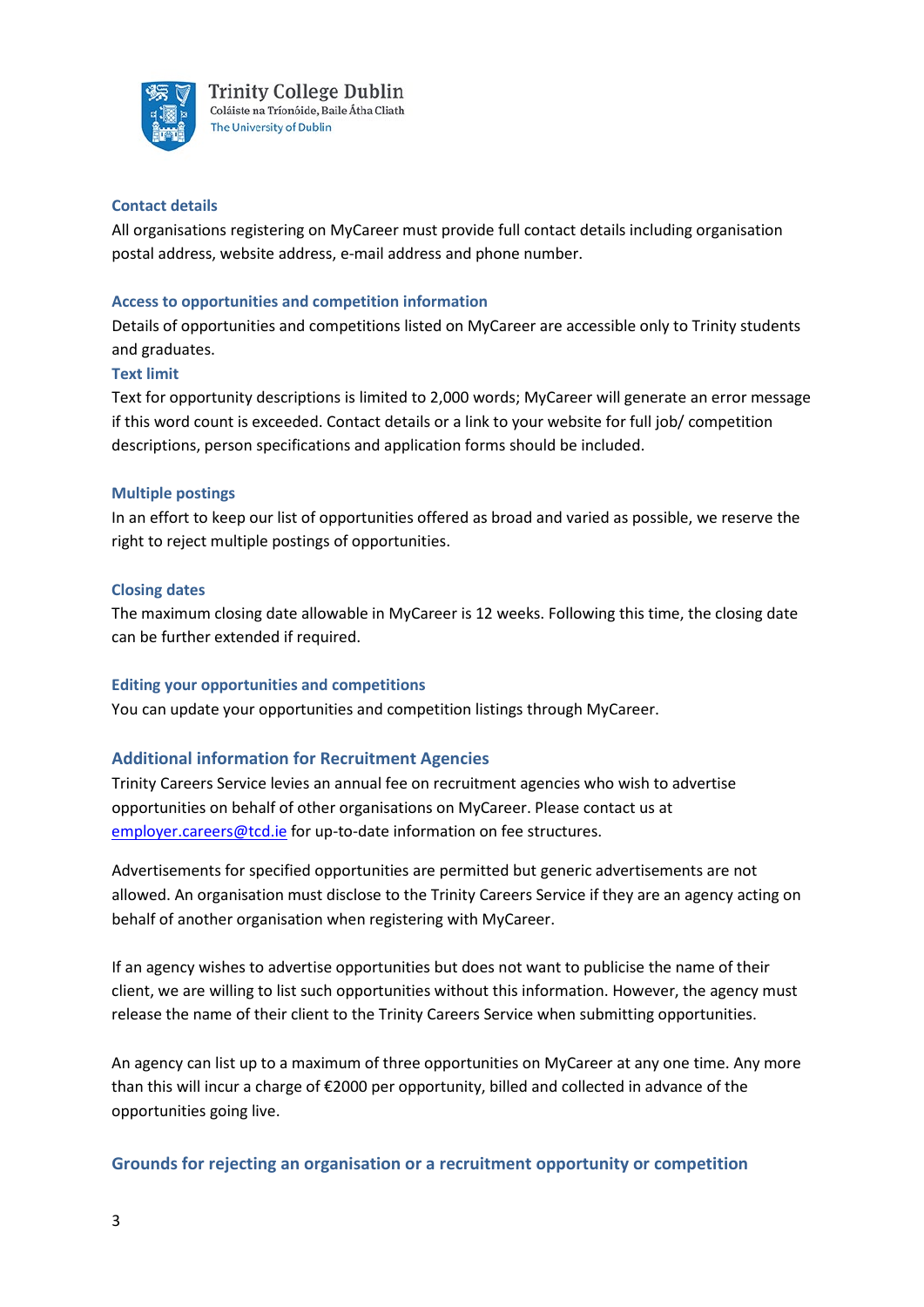

- Organisation is not registered with the Companies Registration Office, the Charities Regulator if normally required to do so. Public bodies, government agencies and other institutions may be exempt from registration – please confirm with us if this applies to your organisation.
- Organisation does not provide a business email address (e.g. Gmail or personal address is given) and/or phone number
- Organisation does not provide a website address (this makes it difficult for Trinity and its students to research and verify the organisation)
- Self-employment opportunities (e.g. childcare at home)
- Unpaid or commission-only opportunities
- Opportunities that are not in compliance with minimum wage and/or equal opportunities legislation
- Opportunities that incur a payment: we will not normally advertise opportunities that require students to make any payment to take up an opportunity, e.g. an internship opportunity. However, we recognise that there may be some exceptions, e.g. not-for-profit/charitable organisations who offer voluntary opportunities overseas, which will be dealt with on a case-bycase basis
- Opportunities and competitions that are not legal and/or are not in keeping with the [policies,](https://www.tcd.ie/about/policies/) [goals and objectives](https://www.tcd.ie/strategy/) of Trinity College Dublin.

# **In addition for Recruitment Agencies:**

- Client details are not supplied and/or where the agency has not been explicitly commissioned by the employer to act on their behalf.
- Specific, accurate and complete details of the opportunity are not provided.

# **Advertising Postgraduate Courses and Funding**

Trinity Careers Service is a key point of contact for postgraduate course and funding providers wishing to advertise to Trinity students and graduates.

# **Terms and Conditions**

Trinity Careers Service asserts full editorial control over the postgraduate course and funding opportunities listed on MyCareer and reserves the right to refuse to advertise an opportunity (a list of some common reasons for rejection is provided [below\)](http://www.tcd.ie/Careers/employers/policy_for_advertising_opportunities.php#pg-Rejecting).

We will try to establish that organisations registering with us are legitimate organisations offering genuine study and funding opportunities for our students and graduates. If we are unable to gather sufficient evidence for this purpose, the organisation may not meet our due diligence requirements. We reserve the right to reject organisations and opportunities that do not fulfil the criteria required.

Postgraduate courses and funding opportunities submitted via [MyCareer](https://mycareerconnect.tcd.ie/) go through an approval process before they appear on the website. We aim to approve and publish all opportunities within two working days of receiving them, exceptionally within three working days.